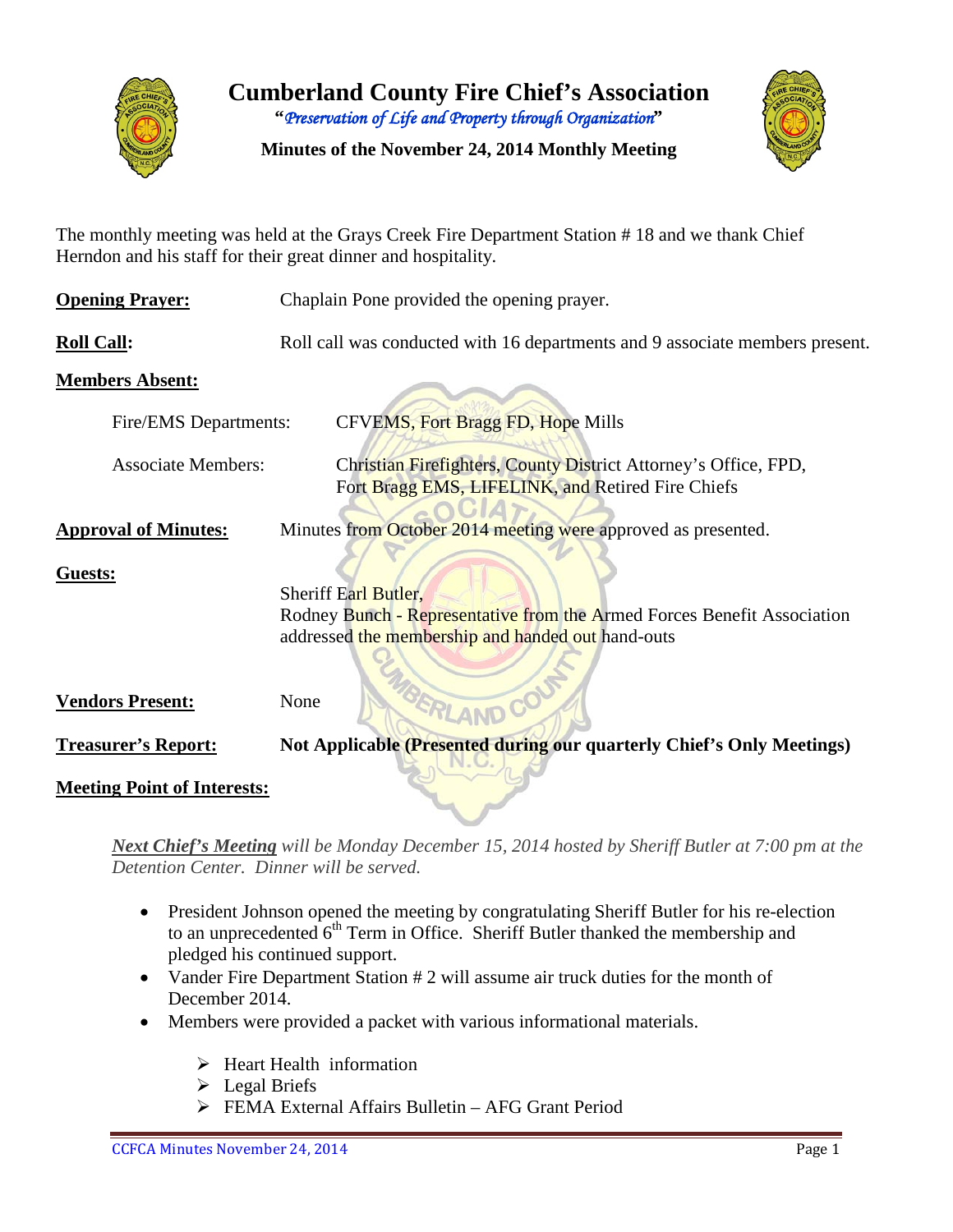- Letter Requesting Commissioner Jimmy Keefe Appointed Fire Commissioner
- Flyer Retirement Mr. A. C. Daniels OSFM Rating Bureau.

#### **OLD BUSINESS**

- 1. President Johnson advised that 1361 has been sold to the Carolina Lakes Fire Department in Lee County and until its replacement arrives we will only have three (3) mobile Air Trucks in Service.
- 2. President Johnson informed the membership that during our December meeting we will recognize both former retired Fire Chief's James McIntyre with the Godwin Falcon Fire Department and Jackie Lee with the Wade Community Fire Department with a Life Time Membership induction and proclamation.
- 3. All Fire Chief's and Deputy Chief's have been registered with the North Carolina Association of Fire Chief's (NCAFC) and each of our association membership dues have been paid for the 2015 calendar year.
- 4. Time Warner bills should be arriving to each department's Fire Chief for the next billing cycle. SOCIATIO

### **NEW BUSINESS:**

- 1. President Johnson informed the membership that he submitted a letter to the incoming Chairman of the County Commissioners Kenneth Edge requesting that Commissioner Jimmy Keefe be appointed as the new Fire Commissioner. Commissioner Keefe has previously shown an interest of becoming the Fire Commissioner should Fire Commissioner Ed Melvin step down. Commissioner Keefe contacted President Johnson and expressed his interest. New Committee's are announced each year by the new chairman during their first December meeting.
- 2. President Johnson advised that we will recognize out-going Fire Commissioner Ed Melvin during our Christmas Meeting next month at the Sheriff's Office.
- 3. President Johnson introduced Assistant Fire Chief Jason Autry to the membership. Jason was recently appointed Assistant Fire Chief with the Bethany Fire Department and was welcomed to the association.
- 4. President Johnson announced that Mr. A.C. Daniels Senior Rating Inspector with the North Carolina Department of Insurance and the Office of the State Fire Marshal is retiring Friday December 4, 2014. A flyer announcing his retirement is in each Chief's packet and Chief Johnson urged any member that can attend the retirement ceremony to please attend. AC will be missed.
- **5.** President Johnson advised that the Assistance to Firefighter Grant's (AFG) is currently open. Grays Creek Fire Department Station 24 is applying for a regional grant to replace their air truck and President Johnson will submit a grant application for SCBA's. If anyone wants participate or has SCBA's that are expired or getting ready to expire please call him and he will turn his grant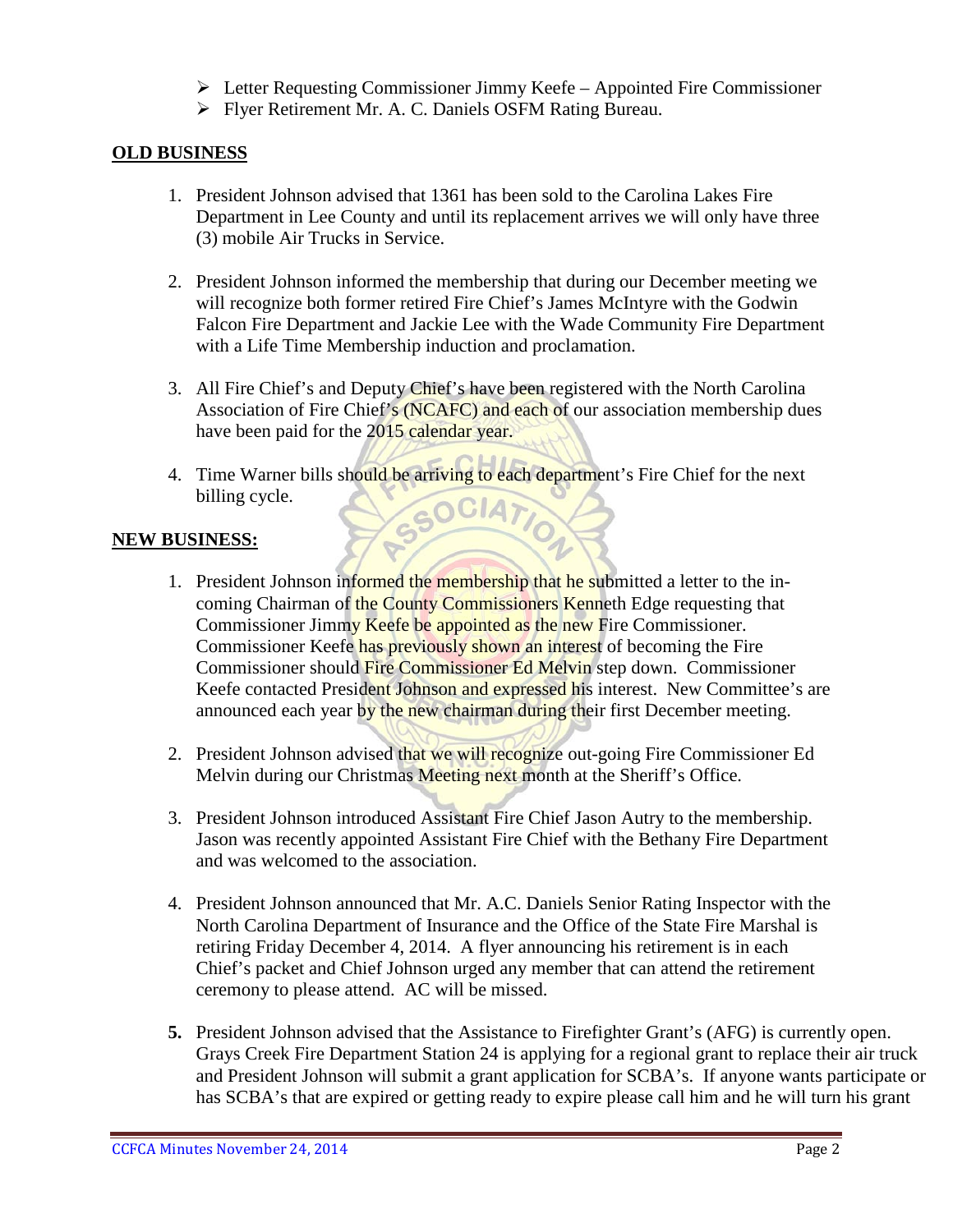into a regional request on the grounds of equipment interoperability. He also urged all members to return the information that Station 24 has requested to complete their grant.

- 6. President Johnson informed the membership that the Ferguson Missouri Grant Jury was expected to make a much anticipated announcement on a case that has stirred up national debate. There are however some individuals that want to use the opportunity of peaceful protest and turn them into violence against people and property. If that occurs we or our services will be drawn into the disturbances in order to render aid or extinguish fires. Please have a plan and a conversation with you membership before deploying should we experience local protests. Safety of our members is of utmost concern to each of us, so let's be safe.
- **7.** Assistant Chief Kevin Murphy on behalf of the Standard's Committee presented a recommendation from the Standards Committee that the REHAB SOG be approved by the membership. President Johnson called for a motion to approve the REHAB SOG as presented by the Standards Committee. Fire Chief Ronnie Marley made a **MOTION** that the REHAB SOG be approved as presented with an effective date of January 1, 2015. The motion was **SECONDED** by Chief Jason Williams and **APPROVED** by a Roll Call vote unanimously. President Johnson informed the membership that it was important that each Chief informs his membership about the approved SOG's and our compliance with the SOG. It's easy to vote in the affirmative and then not inform your membership or comply with the approved standard. This will have an extremely adverse effect should we have a serious line of duty injury or line of duty death and we have an established SOG and we did not follow the SOG. Let's not put our self in that position.

 $\circ$ 

#### **COMMITTEE REPORTS:**

#### **ID CARD/FIRE HOUSE COMMITTEE** Fire Chief T. J. McLamb Chairperson, E-Mail

 $\bullet$ 

• **FYI.** Fire Chiefs are required to send a signed letter or memo with a firefighter requesting an ID Card. For any questions or an appointment contact 424-0694 or e-mail at [tara@stoneypointfire.com](mailto:tara@stoneypointfire.com) N.C.

# **FIRE PREVENTION/EDUCATION COMMITTEE** Captain Willet, FFD – Chairperson, E-Mail: [Rwillet@ci.fay.nc.us](mailto:Rwillet@ci.fay.nc.us)

• President Johnson announced that the Fire Safety House has been moved to the Eastover Fire Department in conjunction with our last month's vote.

#### **COMMUNICATIONS COMMITTEE** EMS Chief Brian Pearce – EMS - Chairperson, E-Mail: bpearce@capefearvalley.com

• No Report

# **STANDARDS & POLICY COMMITTEE A/C** Kevin Murphy (SPFD # 13) Chairperson, E-Mail:

[kmurphy1903@gmail.com](mailto:kmurphy1903@gmail.com)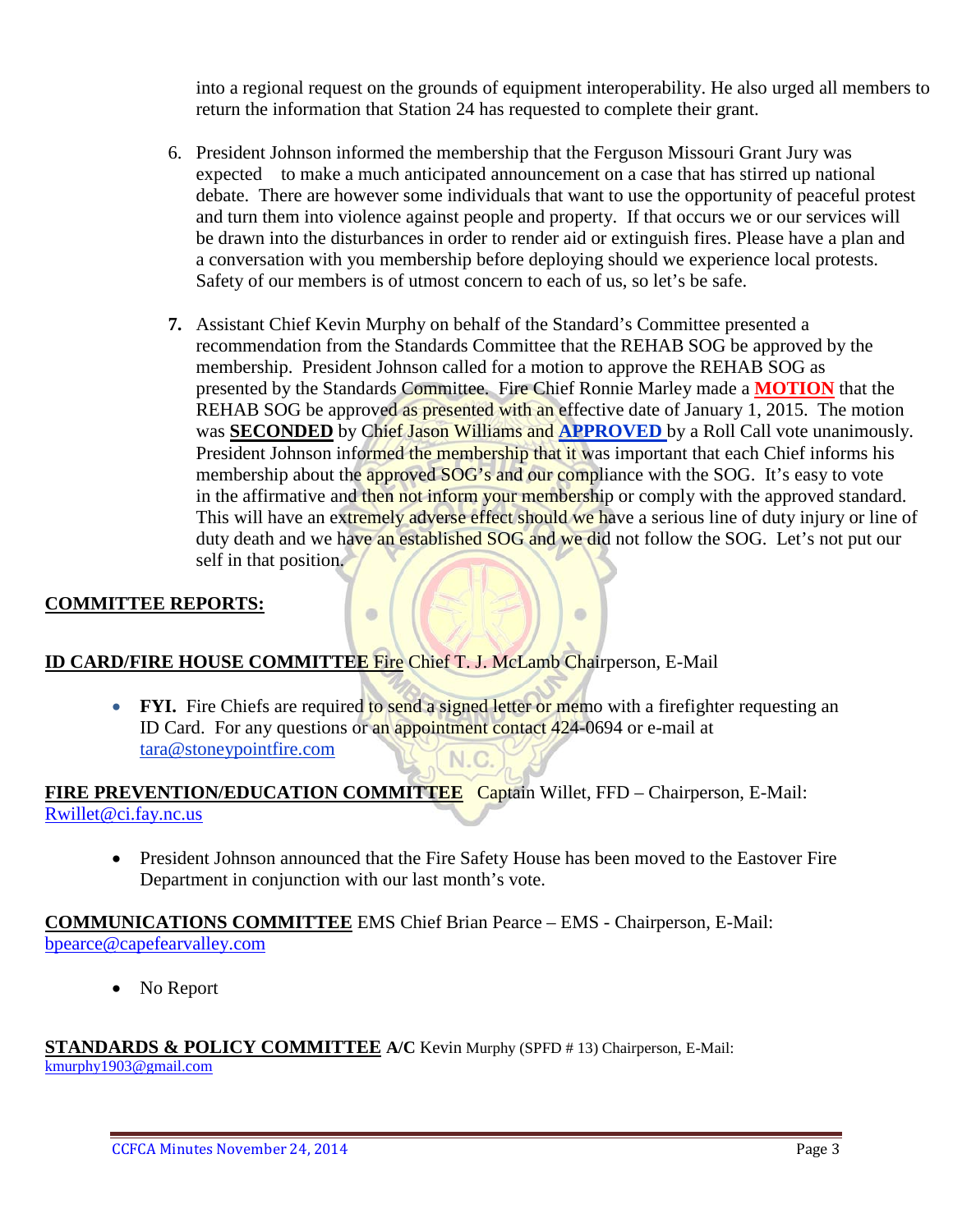• Chief Murphy stated that the Standards Committee will be working on the Active Shooter SOG.

**MEMORIAL COMMITTEE** Chief R. Marley (Pearce's Mill) Chairperson, E-Mail: [pmfd0301@nc.rr.com](mailto:pmfd0301@nc.rr.com)

**AUTOMATIC AID/MUTUAL AID COMMITTEE** Chief Joe Marsh (GCFD # 24) Chairperson–E-Mail: [gcfd24@nc.rr.com](mailto:gcfd24@nc.rr.com) 

• No report

**FINANCE COMMITTEE** Deputy Chief Freddy Johnson Jr. (Stoney Point) Chairperson, E-Mail: [spfd1302@nc.rr.com](mailto:spfd1302@nc.rr.com)

• No Report

**RESCUE COMMITTEE** Deputy Chief Hank Harris (Cotton FD) Chairperson, E-Mail:

 $\bullet$ 

[cfd402@nc.rr.com](mailto:cfd402@nc.rr.com)

• No Report

**BULK PURCHASE COMMITTEE Deputy Director Timmy Mitchell (Emergency Services),** Chairperson, E-Mail: [tmitchell@co.cumberland.nc.us](mailto:tmitchell@co.cumberland.nc.us)

• No report.

**SPECIAL RESPONSE TIME COMMITTEE** - Chief Hill (WCFD/FFD) Chairperson, E-Mail: AND<sup>C</sup>

[mhill@ci.fay.nc.us](mailto:mhill@ci.fay.nc.us)

• No report

**KNOX BOX COMMITTEE** - Emergency Management Officer Gene Booth (Emergency Services) Chairperson, E-Mail: [wbooth@co.cumberland.nc.us](mailto:wbooth@co.cumberland.nc.us)

N C

No report.

**FIREHOUSE STEERING COMMITTEE** – Fire Chief T. J. McLamb (SLFD # 22) Chairperson, E-Mail: [tmclamb@spring-lake.org](mailto:tmclamb@spring-lake.org)

• Contact Chief McLamb if you are experiencing any FIREHOUSE software issues please contact him.

 $\bullet$ 

# **ASSOCIATE MEMBERS REPORT**

**EMERGENCY SERVICES DIRECTOR/ ECC-911 (**Randy Beeman**,** Director), E-Mail: [rbeeman@co.cumberland.nc.us](mailto:rbeeman@co.cumberland.nc.us)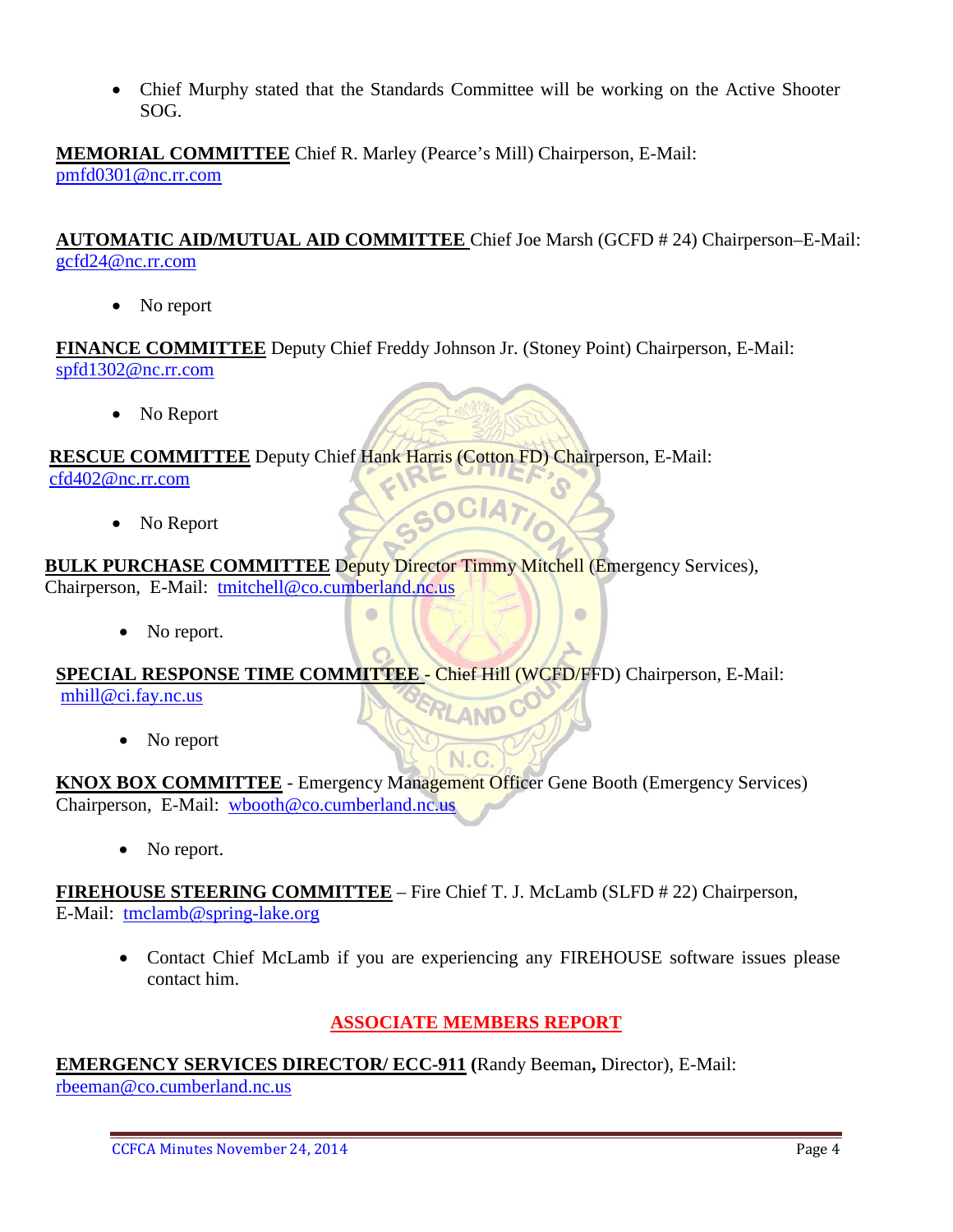- $\triangleright$  ES Director Beeman No report
- $\triangleright$  Deputy Director Mitchell Reported that they picked up a new supply of Smoke Alarms but we only received a fraction of the alarms that are normally provided to our county. Operation Safe a Life has upgraded their smoke alarms to ten (10) year battery alarms and as a result of the increase in cost everyone's quota was significantly reduced. They do however have several boxes for each department.

 $\blacksquare$ 

- $\triangleright$  EM Officer Booth No report
- $\triangleright$  Communications Supervisor Susan McLeod No report.

**EMS DIRECTOR:** Brian Pearce, Director, E-Mail: bpearce@capefearvalley.com

• No Report

**HAZMAT** BC Calvin Bishop, FFD - POC telephone for HAZMAT is 433-1729, E-Mail: [cbishop@ci.fay.nc.us](mailto:cbishop@ci.fay.nc.us) EIRE CHIEF

• No report

### **FORESTRY DISTRICT** Craig Gottfried, County Ranger, E-Mail: [craig.gottfried@ncagr.gov](mailto:craig.gottfried@ncagr.gov)

• No report.

**FTCC** Ernest Ward, Director, E-Mail: [warde@faytechcc.edu](mailto:warde@faytechcc.edu)

• Mr. Ernest Ward announced that a regional training officers meeting is starting back up on December 8, 2014 at Pearce's Mill Fire Department. He urged every department to send a representative.

#### **SHERIFF'S OFFICE** Sheriff Butler

• No report.

#### **CHRISTIAN FIREFIGHTERS** Chaplain JD. Pone

• No report

**NC HIGHWAY PATROL** – Captain Freddy Johnson Jr. SHP Field Operations. E-Mail: [fljohnson@ncshp.org](mailto:fljohnson@ncshp.org)

• Captain Johnson advised that the traffic safety course will be placed into the

#### **COUNTY COMMISSIONERS** Fire Commissioner Ed Melvin

• No report.

#### **CIVIL AIR PATROL** Ryan William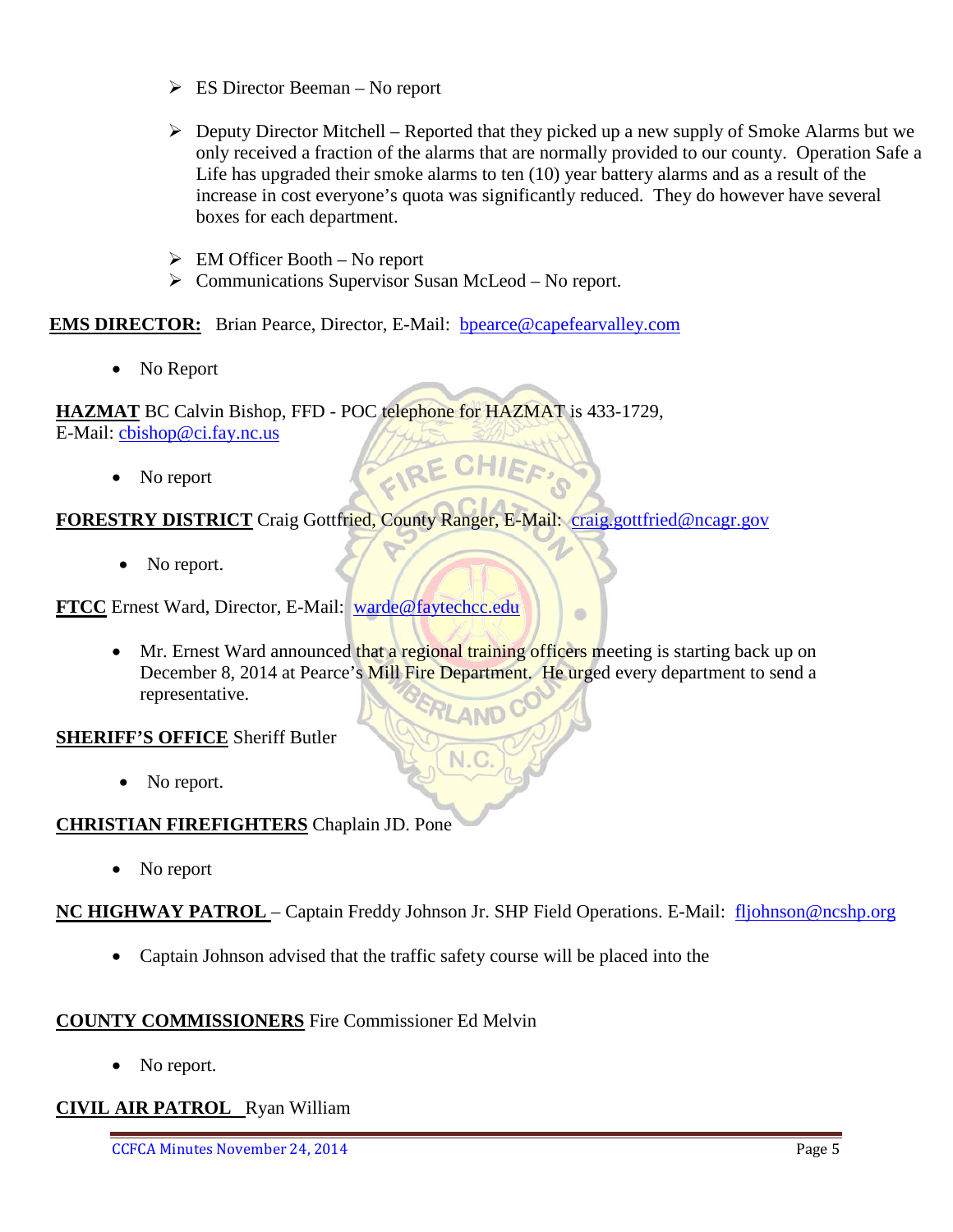• No Report

#### **FOR THE GOOD OF THE ASSOCIATION:**

• Assistant Fire Chief Kevin Murphy thanked all the department participating in AMTRAK drill. He stated it provided an excellent training opportunity for all that participated and all that participated should be better prepared to respond to a rail incident as a result of the training.

BERLAND CO

N.

ö

**ADJOURNMENT:** A motion was made to adjourn by Chief Herndon, seconded by Chief Joe Marsh. The meeting was adjourned at 2035 hours.

 $\bullet$ 

Respectfully Submitted By: *Freddy l. Johnson Mark A. Melvin* Freddy L. Johnson Sr., CFO Mark A. Melvin, CFO Fire Chief / President Fire Chief / Secretary

#### **6 Enclosures**

- 1. Roll call Attendance Sheet
- 2. Roll call vote for REHAB SOG Approval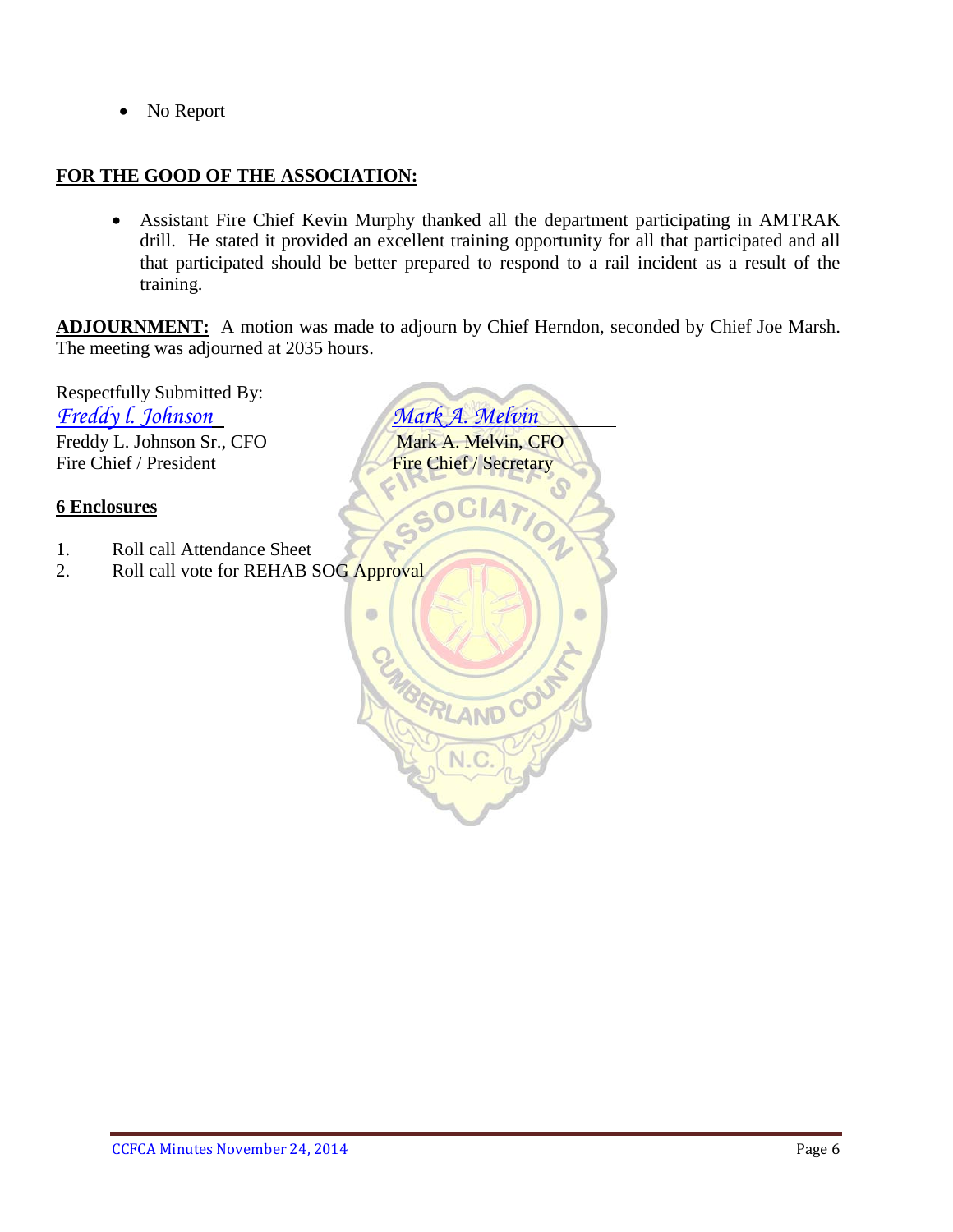

#### **CUMBERLAND COUNTY FIRE CHIEF'S ASSOCIATION ROLL CALL VOTE 2014**



| <b>MEMBERS PRESENT</b><br>(19)        |                 |           |           |            |          |           |           |          |           |          | 16                           |           |
|---------------------------------------|-----------------|-----------|-----------|------------|----------|-----------|-----------|----------|-----------|----------|------------------------------|-----------|
| <b>ASSOCIATES PRESENT</b><br>(15)     |                 |           |           |            |          |           |           |          |           |          | 09                           |           |
|                                       |                 |           |           |            |          |           |           |          |           |          |                              |           |
| <b>CC Fire Chiefs</b>                 | 4               |           |           |            |          |           |           |          |           | 4        |                              |           |
|                                       | <b>27-JAN-1</b> | 24-FEB-14 | 24-MAR-14 | 28- APR-14 | 9-MAY-14 | 23-JUN-14 | 28-JUL-14 | 25-AUG-1 | 22-SEP-14 | 27-OCT-1 | 24-NOV-14                    | 15-DEC-14 |
| DEPARTMENT ORGANIZATION               |                 |           |           |            |          |           |           |          |           |          |                              |           |
|                                       |                 |           |           |            |          |           |           |          |           |          |                              |           |
| <b>Chief's Only Meeting</b>           |                 |           |           |            |          |           |           |          |           |          |                              |           |
|                                       |                 |           |           |            |          |           |           |          |           |          |                              |           |
| <b>MEMBERS</b>                        |                 |           |           |            |          |           |           |          |           |          |                              |           |
|                                       |                 |           |           |            |          |           |           |          |           |          | P                            |           |
| <b>BEAVER DAM STA 26</b>              |                 |           |           |            |          |           |           |          |           |          | P                            |           |
| <b>BETHANY STA 12</b>                 |                 |           |           |            |          |           |           |          |           |          | P                            |           |
| <b>COTTON STA 4</b>                   |                 |           |           |            |          |           |           |          |           |          | P                            |           |
| <b>CUMBERLAND ROAD STA 5</b>          |                 |           |           |            |          |           |           |          |           |          | $\overline{\mathbf{P}}$      |           |
| <b>EASTOVER STA1</b>                  |                 |           |           |            |          |           |           |          |           |          | $\overline{\mathbf{P}}$      |           |
| <b>EMS EMERGENCY MEDICAL SERVICES</b> |                 |           |           |            |          |           |           |          |           |          | $\overline{A}$               |           |
| <b>FAYETTEVILLE FIRE DEPT</b>         |                 |           |           |            |          |           |           |          |           |          | $\overline{\mathbf{P}}$      |           |
| <b>FORT BRAGG FIRE DEPT</b>           |                 |           |           |            |          |           |           |          |           |          | $\overline{\mathsf{A}}$      |           |
| <b>GODWIN - FALCON STA 17</b>         |                 |           |           |            |          |           |           |          |           |          | P                            |           |
| <b>GRAYS CREEK STA 18</b>             |                 |           |           |            |          |           |           |          |           |          | P                            |           |
| <b>GRAYS CREEK STA 24</b>             |                 |           |           |            |          |           |           |          |           |          | P                            |           |
| <b>HOPE MILLS STA 21</b>              |                 |           |           |            |          |           |           |          |           |          | $\mathbf{A}$                 |           |
| <b>PEARCE'S MILL STA 3</b>            |                 |           |           |            |          |           |           |          |           |          | $\mathbf{P}$                 |           |
| <b>SPRING LAKE STA 22</b>             |                 |           |           |            |          |           |           |          |           |          | P                            |           |
|                                       |                 |           |           |            |          |           |           |          |           |          |                              |           |
| <b>STEDMAN STA 23</b>                 |                 |           |           |            |          |           |           |          |           |          | $\mathbf{P}$                 |           |
| <b>STONEY POINT STA 13 &amp; 19</b>   |                 |           |           |            |          |           |           |          |           |          | $\overline{\mathsf{P}}$      |           |
| <b>VANDER STA 2 &amp; 8</b>           |                 |           |           |            |          |           |           |          |           |          | $\overline{P}$               |           |
| <b>WADE STA 16</b>                    |                 |           |           |            |          |           |           |          |           |          | $\mathbf P$                  |           |
| <b>WESTAREA STA 15-20 &amp; 25</b>    |                 |           |           |            |          |           |           |          |           |          | $\overline{\mathsf{P}}$      |           |
|                                       |                 |           |           |            |          |           |           |          |           |          | P                            |           |
| <b>ASSOCIATE MEMBERS</b>              |                 |           |           |            |          |           |           |          |           |          |                              |           |
|                                       |                 |           |           |            |          |           |           |          |           |          | P                            |           |
| <b>CC EMERGENCY SERVICES</b>          |                 |           |           |            |          |           |           |          |           |          | $\overline{A}$               |           |
| <b>CHRISTIAN FIREFIGHTERS</b>         |                 |           |           |            |          |           |           |          |           |          | P                            |           |
| <b>CIVIL AIR PATROL</b>               |                 |           |           |            |          |           |           |          |           |          | P                            |           |
| <b>COUNTY COMMISSIONERS</b>           |                 |           |           |            |          |           |           |          |           |          | P                            |           |
| <b>DA'S OFFICE</b>                    |                 |           |           |            |          |           |           |          |           |          |                              |           |
| <b>FAYETTEVILLE POLICE DEPARTMENT</b> |                 |           |           |            |          |           |           |          |           |          | A<br>$\overline{\mathsf{A}}$ |           |
| <b>FORESTRY</b>                       |                 |           |           |            |          |           |           |          |           |          | P                            |           |
|                                       |                 |           |           |            |          |           |           |          |           |          |                              |           |
| <b>FORT BRAGG EMS</b>                 |                 |           |           |            |          |           |           |          |           |          | $\mathbf{A}$                 |           |
| <b>FTCC</b>                           |                 |           |           |            |          |           |           |          |           |          | P                            |           |
| <b>HAZMAT</b>                         |                 |           |           |            |          |           |           |          |           |          | P                            |           |
| <b>HIGHWAY PATROL</b>                 |                 |           |           |            |          |           |           |          |           |          | P                            |           |
| <b>LIFE LINK</b>                      |                 |           |           |            |          |           |           |          |           |          | $\mathbf{A}$                 |           |
| <b>RETIRED FIRE CHIEF'S</b>           |                 |           |           |            |          |           |           |          |           |          | $\overline{\mathbf{A}}$      |           |
| <b>SHERIFF'S OFFICE</b>               |                 |           |           |            |          |           |           |          |           |          | P                            |           |
|                                       |                 |           |           |            |          |           |           |          |           |          |                              |           |
|                                       |                 |           |           |            |          |           |           |          |           |          |                              |           |

#### **Special Notes**: